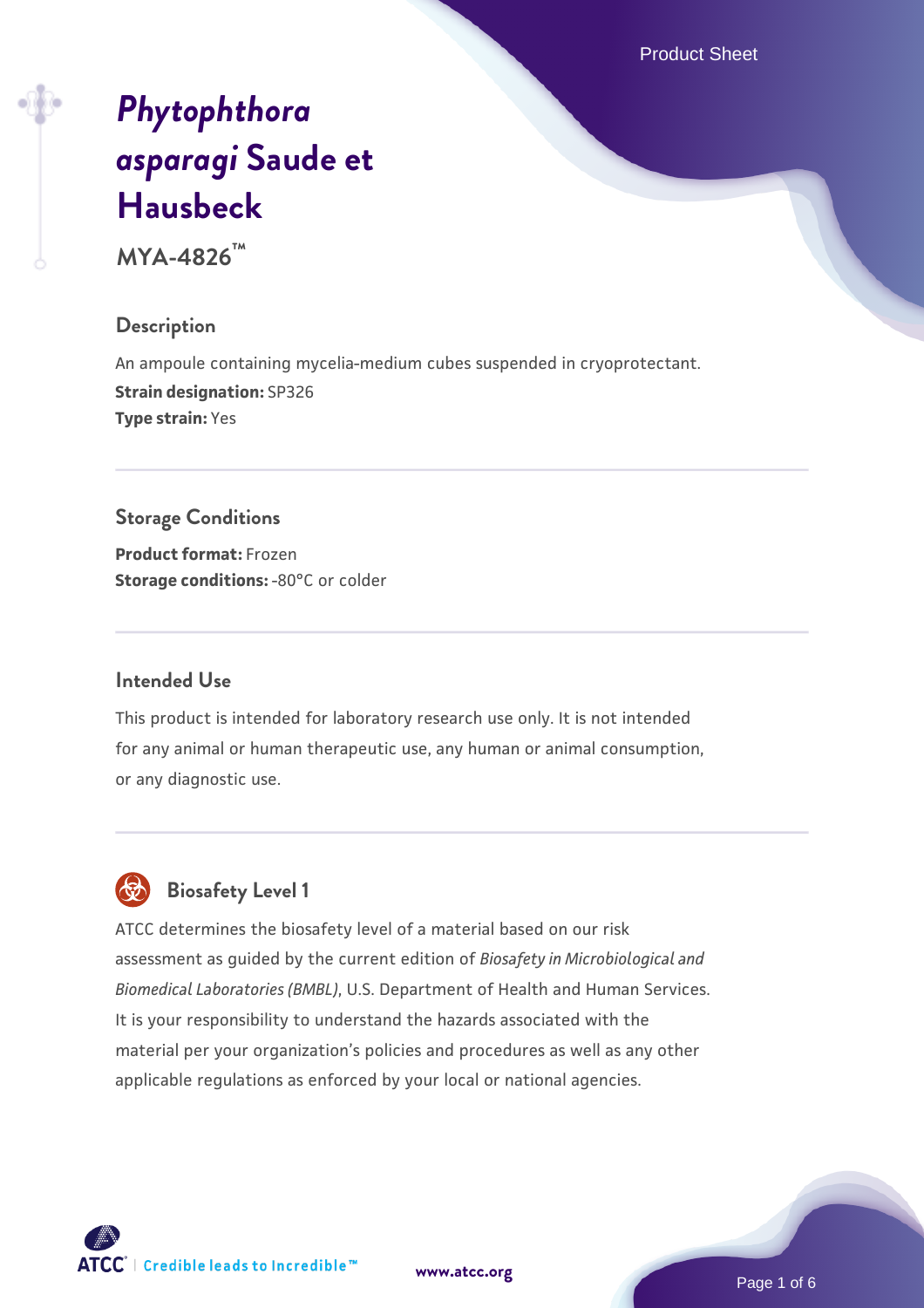ATCC highly recommends that appropriate personal protective equipment is always used when handling vials. For cultures that require storage in liquid nitrogen, it is important to note that some vials may leak when submersed in liquid nitrogen and will slowly fill with liquid nitrogen. Upon thawing, the conversion of the liquid nitrogen back to its gas phase may result in the vial exploding or blowing off its cap with dangerous force creating flying debris. Unless necessary, ATCC recommends that these cultures be stored in the vapor phase of liquid nitrogen rather than submersed in liquid nitrogen.

# **Certificate of Analysis**

For batch-specific test results, refer to the applicable certificate of analysis that can be found at www.atcc.org.

#### **Growth Conditions**

**Medium:**  [ATCC Medium 343: V8 juice agar](https://www.atcc.org/-/media/product-assets/documents/microbial-media-formulations/3/4/3/atcc-medium-0343.pdf?rev=fbf48fa24e664932828269db1822ab12) [ATCC Medium 1970: V8 rye agar](https://www.atcc.org/-/media/product-assets/documents/microbial-media-formulations/1/9/7/0/atcc-medium-1970.pdf?rev=15f514f07c9c40e39727ea5d13675bad) [ATCC Medium 2232: YM medium with biotin 30 mcg/L and thiamine 600](https://www.atcc.org/-/media/product-assets/documents/microbial-media-formulations/2/2/3/2/atcc-medium-2232.pdf?rev=0b6ed075a62f4c26b7f06e1960669e33) [mcg/L](https://www.atcc.org/-/media/product-assets/documents/microbial-media-formulations/2/2/3/2/atcc-medium-2232.pdf?rev=0b6ed075a62f4c26b7f06e1960669e33) **Temperature:** 20-22°C **Atmosphere:** Aerobic

# **Handling Procedures**

**Frozen ampoules** packed in dry ice should either be thawed immediately or stored in liquid nitrogen. If liquid nitrogen storage facilities are not available,

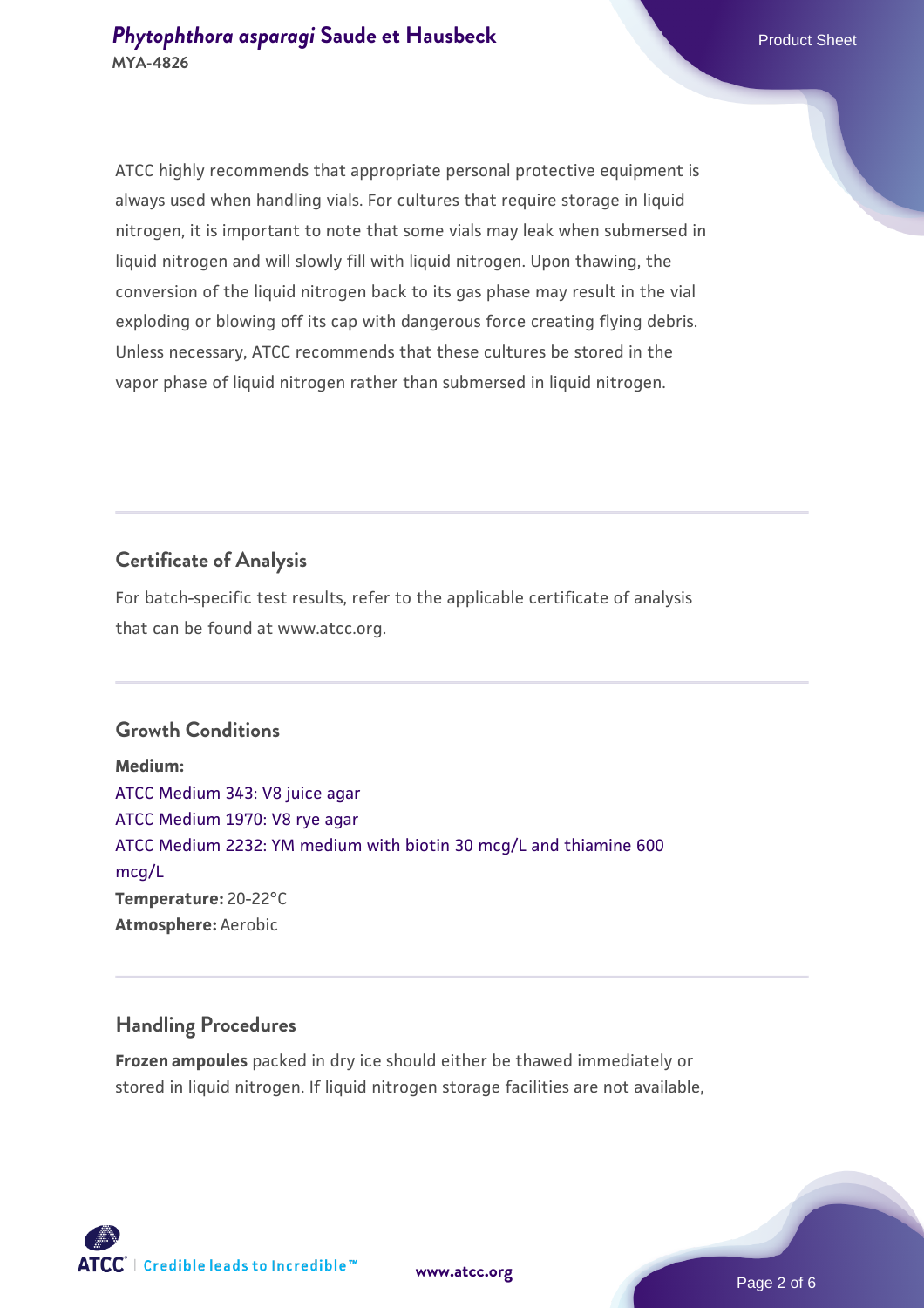# **[Phytophthora asparagi](https://www.atcc.org/products/mya-4826) [Saude et Hausbeck](https://www.atcc.org/products/mya-4826)** Phytophthora asparagi**c Sheet MYA-4826**

frozen ampoules may be stored at or below -70°C for approximately one week. **Do not under any circumstance store frozen ampoules at refrigerator freezer temperatures (generally -20°C).** Storage of frozen material at this temperature will result in the death of the culture.

- 1. To thaw a frozen ampoule, place in a **25°C to 30°C** water bath, until just thawed **(approximately 5 minutes).** Immerse the ampoule just sufficient to cover the frozen material. Do not agitate the ampoule.
- 2. Immediately after thawing, wipe down ampoule with 70% ethanol and aseptically transfer 50 µL (or 2 to 3 agar cubes) of the content onto a plate or broth with medium recommended.
- 3. Incubate the inoculum/strain at the temperature and conditions recommended.
- 4. Inspect for growth of the inoculum/strain regularly. The sign of viability is noticeable typically after 4-5 days of incubation. However, the time necessary for significant growth will vary from strain to strain.

**Morphology:** After 4-5 days at 20°C on V8 juice agar medium colonies are stellate to rosaceous,mycelia are white and appressed to medium with aerial hyphae, coenocytic and hyaline. Homothallic with abundant amphigynous oospores. Sporangia are abundant and ovoid, obpyriform, noncaducous and nonpigmented.

#### **Notes**

Type strain of the species; plant pathogen; this strain may require a primary growth period in a nutrient broth containing trace amount of biotin and thiamine (ATCC medium 2232) before it will grow on any subculture attempts.

Additional, updated information on this product may be available on the ATCC ® web site at www.atcc.org.

# **Material Citation**

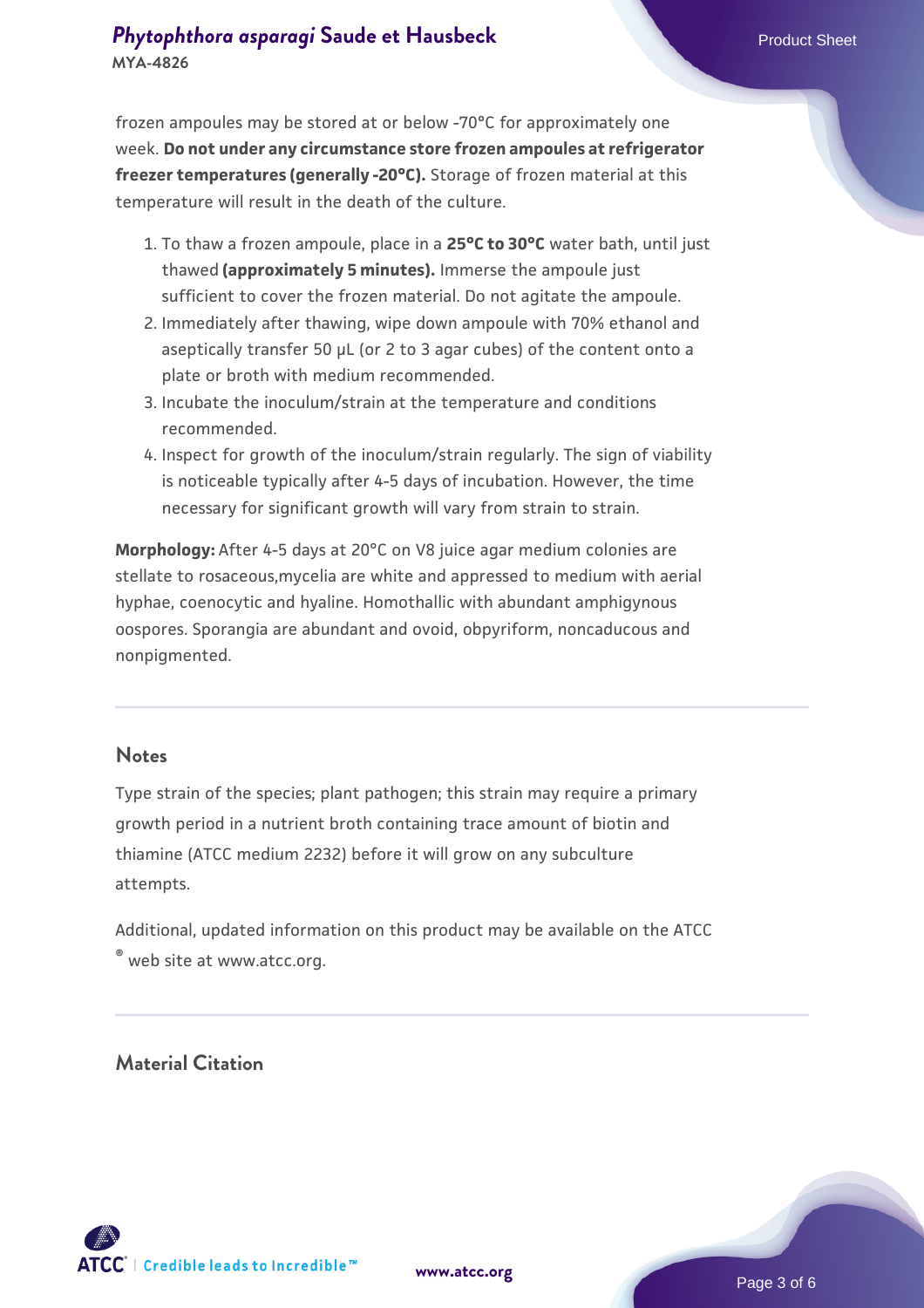# **[Phytophthora asparagi](https://www.atcc.org/products/mya-4826) [Saude et Hausbeck](https://www.atcc.org/products/mya-4826)** Phytophthora asparagi**c Sheet MYA-4826**

If use of this material results in a scientific publication, please cite the material in the following manner: *Phytophthora asparagi* Saude et Hausbeck (ATCC MYA-4826)

#### **References**

References and other information relating to this material are available at www.atcc.org.

#### **Warranty**

The product is provided 'AS IS' and the viability of ATCC® products is warranted for 30 days from the date of shipment, provided that the customer has stored and handled the product according to the information included on the product information sheet, website, and Certificate of Analysis. For living cultures, ATCC lists the media formulation and reagents that have been found to be effective for the product. While other unspecified media and reagents may also produce satisfactory results, a change in the ATCC and/or depositor-recommended protocols may affect the recovery, growth, and/or function of the product. If an alternative medium formulation or reagent is used, the ATCC warranty for viability is no longer valid. Except as expressly set forth herein, no other warranties of any kind are provided, express or implied, including, but not limited to, any implied warranties of merchantability, fitness for a particular purpose, manufacture according to cGMP standards, typicality, safety, accuracy, and/or noninfringement.

## **Disclaimers**

This product is intended for laboratory research use only. It is not intended



**[www.atcc.org](http://www.atcc.org)**

Page 4 of 6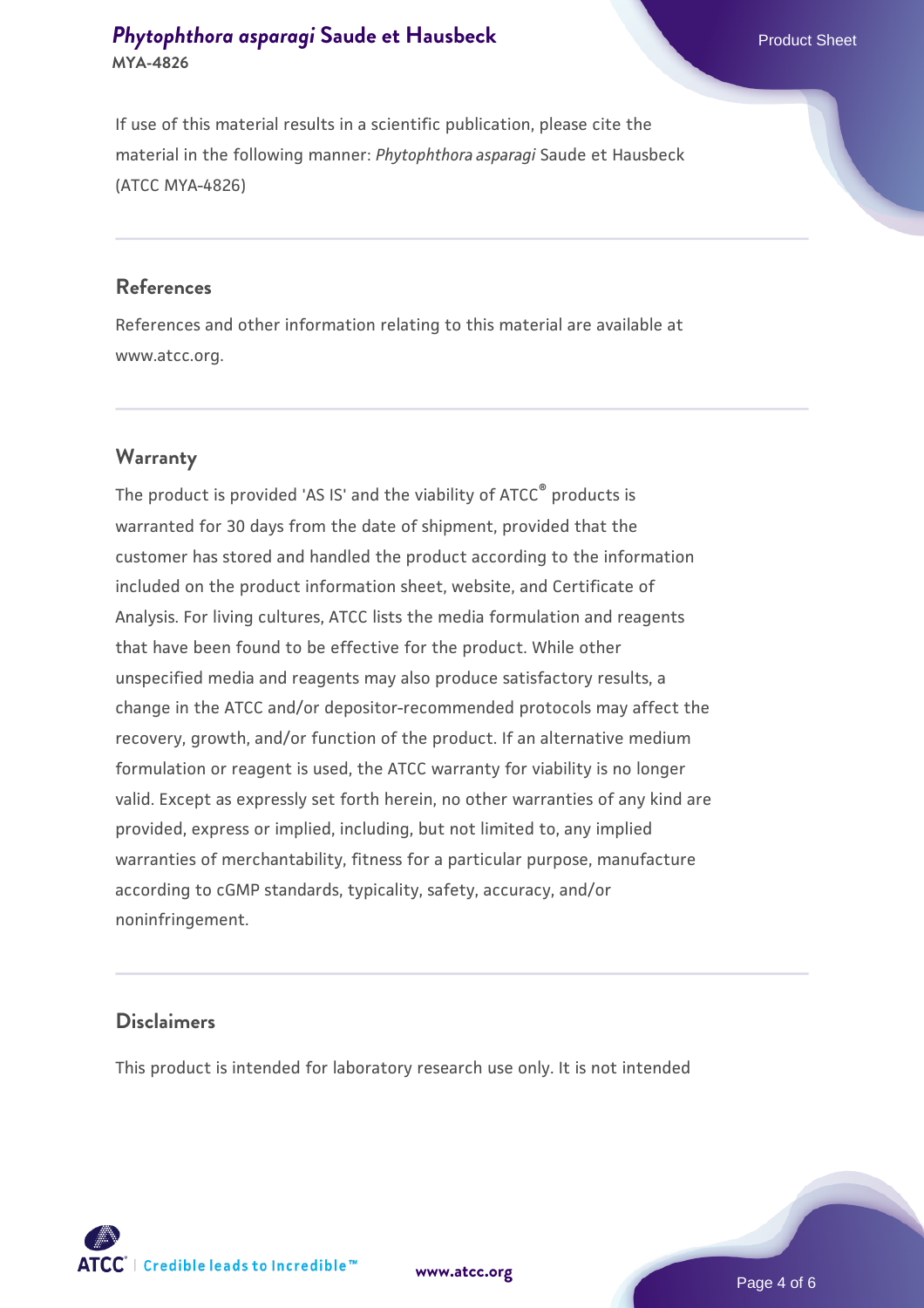#### **[Phytophthora asparagi](https://www.atcc.org/products/mya-4826) [Saude et Hausbeck](https://www.atcc.org/products/mya-4826)** Phytophthora asparagi**c Sheet MYA-4826**

for any animal or human therapeutic use, any human or animal consumption, or any diagnostic use. Any proposed commercial use is prohibited without a license from ATCC.

While ATCC uses reasonable efforts to include accurate and up-to-date information on this product sheet, ATCC makes no warranties or representations as to its accuracy. Citations from scientific literature and patents are provided for informational purposes only. ATCC does not warrant that such information has been confirmed to be accurate or complete and the customer bears the sole responsibility of confirming the accuracy and completeness of any such information.

This product is sent on the condition that the customer is responsible for and assumes all risk and responsibility in connection with the receipt, handling, storage, disposal, and use of the ATCC product including without limitation taking all appropriate safety and handling precautions to minimize health or environmental risk. As a condition of receiving the material, the customer agrees that any activity undertaken with the ATCC product and any progeny or modifications will be conducted in compliance with all applicable laws, regulations, and guidelines. This product is provided 'AS IS' with no representations or warranties whatsoever except as expressly set forth herein and in no event shall ATCC, its parents, subsidiaries, directors, officers, agents, employees, assigns, successors, and affiliates be liable for indirect, special, incidental, or consequential damages of any kind in connection with or arising out of the customer's use of the product. While reasonable effort is made to ensure authenticity and reliability of materials on deposit, ATCC is not liable for damages arising from the misidentification or misrepresentation of such materials.

Please see the material transfer agreement (MTA) for further details regarding the use of this product. The MTA is available at www.atcc.org.

# **Copyright and Trademark Information**

© ATCC 2021. All rights reserved. ATCC is a registered trademark of the American Type Culture Collection.



**[www.atcc.org](http://www.atcc.org)**

Page 5 of 6